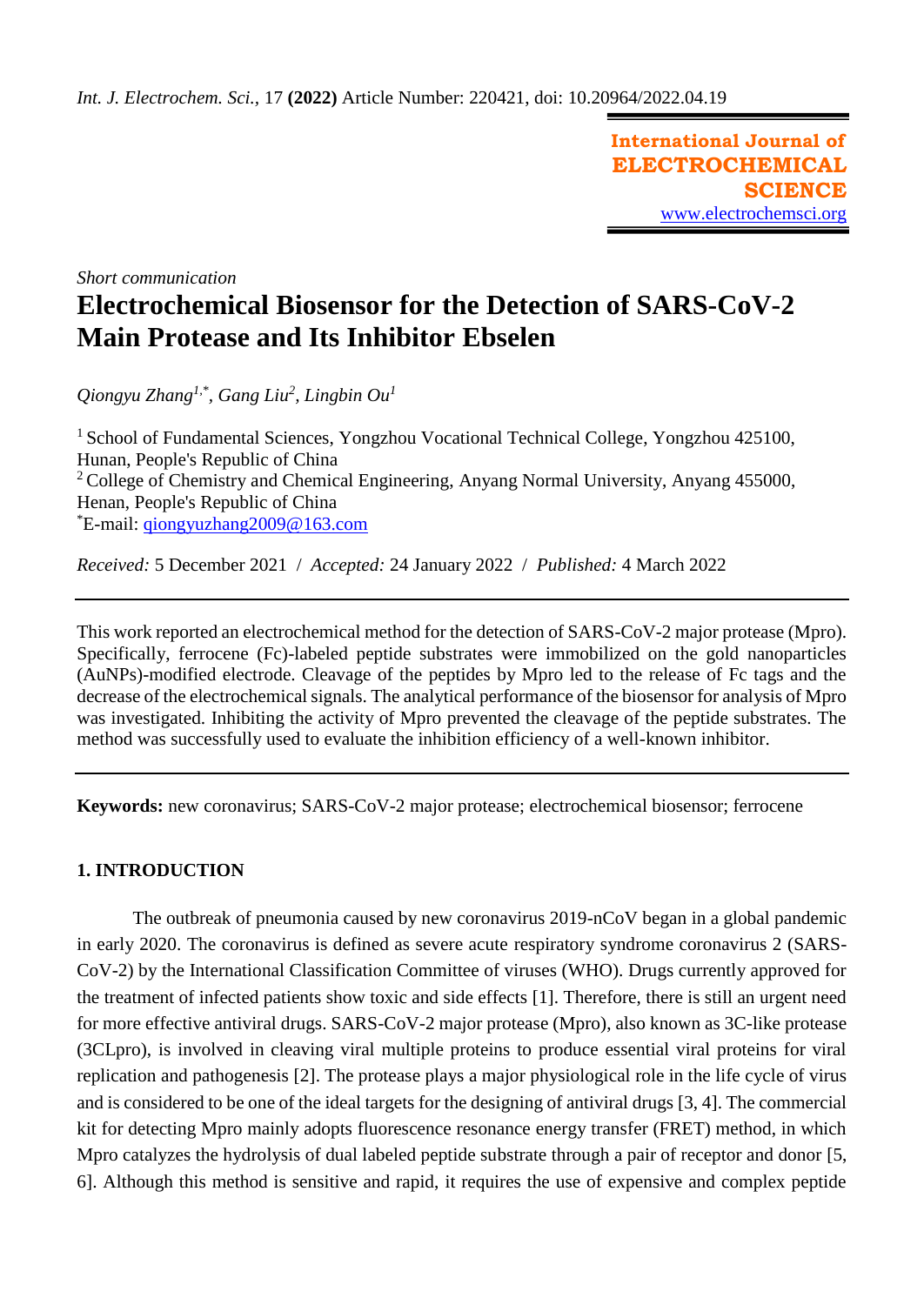substrate and advanced instruments. Therefore, it is very important to develop simple, sensitive, costeffective and high-throughput methods to detect Mpro and screen its potential inhibitors.

Electrochemical biosensors have attracted more and more attention for bioassays due to rapid response, high sensitivity, less sample consumption and low cost [7-12]. The development of electrochemical peptide biosensors is one of the most active research topics. A classical electrochemical peptide biosensor usually contains a specific peptide sequence labeled with a redox reporter, in which the peptide is modified on the electrode surface [8]. The electrochemical reaction between redox reporter and electrode is promoted with the peptide as the connector. Ferrocene (Fc) and methylene blue (MB) are two electrochemically redox molecules, which are covalently connected to the end of the peptide as the redox reporters. Usually, cleavage of the peptide by protease can cause the loss of current response. The "signal off" biosensors have been proposed for determining various proteases, including matrix metalloprotease, BACE1, caspase-3, prostate specific antigen and so on [13-18]. In this work, we proposed an electrochemical biosensor for the determination of SARS-CoV-2 Mpro based on the cleavage of a specific peptide labeled with Fc tag. The purpose of this work is to prove the sensitivity and practicability of the biosensor for the determination of Mpro. The sequence of peptide substrate (Fc-TSAVLQSGFRK) was designed according to the commercial substrate (Dabcyl-KTSAVLQSGFRKME-Edans) used for probing of Mpro activity by FRET. Immobilization of peptide on the plate electrode may limit the enzymatic cleavage of substrate due to the steric hindrance. Nanomaterials-modified interface and the well-designed surface chemistry may facilitate the interaction between peptide and protease [19, 20]. For this view, gold nanoparticles (AuNPs)-modified electrode was used for the immobilization of Fc-labeled peptide substrate. Cleavage of peptide by Mpro promoted the release of Fc tag from the electrode surface, thus causing the decrease in the peak current. The performances of the biosensor for analysis of Mpro in buffer and serum were demonstrated. When the activity of Mpro was suppressed by an inhibitor, the cleavage of peptide would be prevented and a stronger electrochemical signal was observed. Thus, the method can be used to evaluate the inhibition efficiency of potential inhibitors.



**Scheme 1.** Principle of the electrochemical biosensor for Mpro detection by the specific cleavage.

## **2. EXPERIMENTAL**

#### *2.1 Chemicals and materials*

6-Mercaptohexanoic acid (MHA), bovine serum albumin (BSA), IgG, thrombin, protein kinase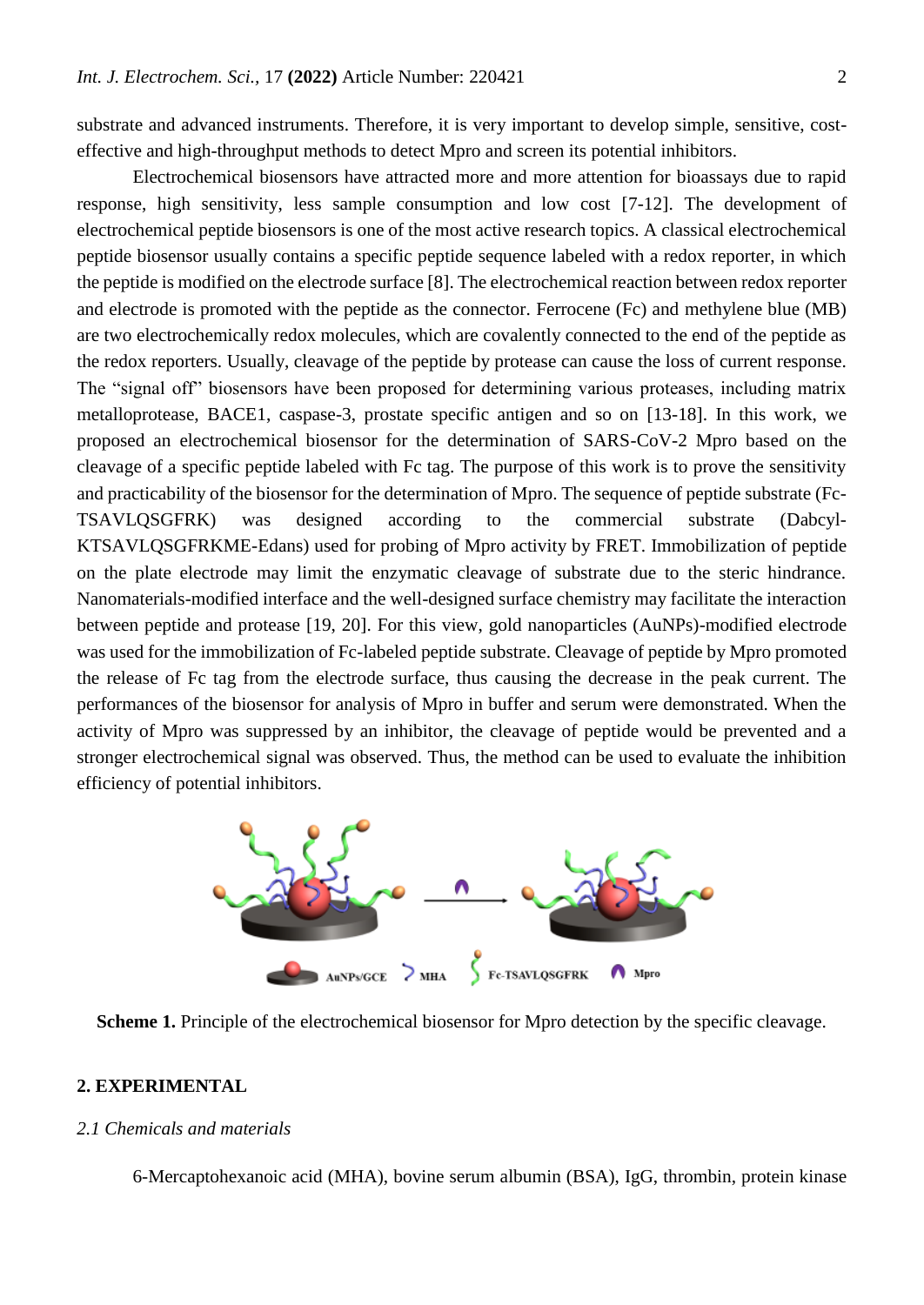(PKA) and serum were purchased from Sigma-Aldrich (Shanghai). Peptide was synthesized and purified by ChinaPeptide Co., Ltd. (Shanghai). Mpro kit was obtained from Beyotime Biotechnology (Shanghai). HAuCl<sup>4</sup> and other reagents were obtained from Aladdin Biochem. Tech. Co., Ltd. (Shanghai).

#### *2.2 Fabrication of sensing electrode*

The glass carbon electrode (GCE) was polished with 0.05 μm of alumina powder and then cleaned ultrasonically in 50% ethanol for a few seconds. The AuNPs/GCE was prepared by electrodeposition of AuNPs on the electrode surface with the previously reported procedure. Briefly, the cleaned GCE was placed in 1 mL of 1% HAuCl<sup>4</sup> to scan for 60 s with a constant potential of −0.25 V. After that, the AuNPs/GCE was washed with 50% ethanol and then incubated with 1 mM MHA for 4 h to form the self-assembled monolayers (SAMs) through the Au-S interactions. After being incubated with the mixture of EDC/NHS to activate the carboxyl groups, the SAMs-covered electrode was incubated with 0.1 mL of 0.1 mM Fc-TSAVLQSGFRK solution for 2 h. The peptide was immobilized on the activated SAMs through the standard amino covalent coupling reaction. The resulting peptidemodified electrode (Fc-AuNPs/GCE) was kept in a clean environment at 4 °C for use.

## *2.3 Electrochemical assays*

Before the measurement, the Fc-AuNPs/GCE was incubated with 25 μL of Mpro at a given concentration for 30 min. For inhibition analysis, 10 μL of ebselen at a known concentration was added to 10 μL of 20 pM Mpro solution. After incubation for 5 min, the Fc-AuNPs/GCE was incubated with the mixture for 30 min. For the differential-pulse voltammetry (DPV) measurement, the electrode was placed in 50 mM Na2SO<sup>4</sup> solution and the DPV curve was collected on a CHI 660E (CH Instruments, Inc.). A Pt wire and an Ag/AgCl electrode were used as the counter and reference electrodes, respectively.

## **3. RESULTS AND DISCUSSION**

#### *3.1 Feasibility of the method*

To promote the enzymatic cleavage of peptide substrate by Mpro, AuNPs-modified electrode was used for the immobilization of peptide. The electrodes of GCE and AuNPs/GCE were characterized by scanning electron microscope (SEM). As shown in Fig.1A, the GCE is smooth, and many nanoparticles were found at the AuNPs/GCE, which confirmed the formation of AuNPs on the electrode. The size and morphology of the electrodeposited AuNPs was consistent with that in the previous report [21]. DPV technique was used to measure the electrochemical response of the sensing electrode because of its high sensitivity and low background signal. Fig. 1B depicts the DPV curves of the SAMs-covered AuNPs/GCE before (curve a) and after (curve b) modification with Fc-TSAVLQSGFRK. The apparent oxidation peak exhibited a potential of 0.44 V (vs. Ag/AgCl) is originated from the oxidation of Fc, demonstrating that peptide was successfully immobilized on the electrode surface. No significant change in the oxidation current  $(I_{pa})$  was observed when the modified electrode was incubated with buffer blank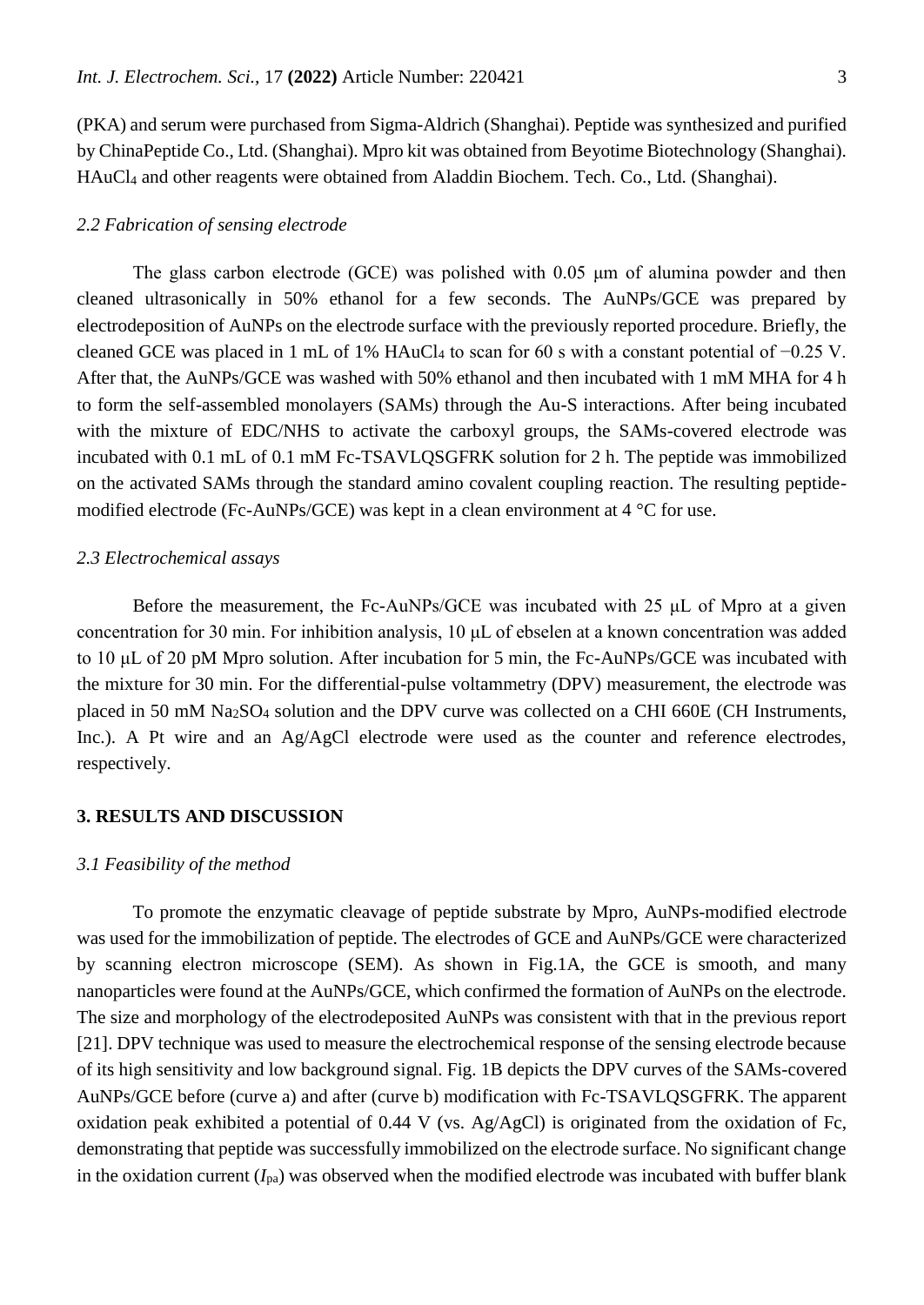(curve c), indicating the sensing electrode is stable. However, when the peptide-modified electrode was incubated with the Mpro solution, the current decreased greatly (curve d), which should be attributed to the cleavage of the peptide substrate. Thus, the sensing electrode can be used to determine Mpro.



**Figure 1. (A)** SEM images of GCE before (top) and after (bottom) electrodeposition of AuNPs. **(B)** DPV responses of the SAMs-covered AuNPs/GCE (curve a) and the Fc-AuNPs/GCE before (curve b) and after incubation with buffer blank (curve c) or 20 pM Mpro (curve d).

## *3.2 Effect of incubation time*

The influence of incubation time on the DPV signal was investigated. As shown in Fig. 2, no significant change in the *I*pa was observed when the sensing electrode was incubated with the buffer blank, demonstrating the electrode exhibit excellent stability.



**Figure 2.** Effect of incubation time on the *I*pa acquired at the Fc-AuNPs/GCE after incubation with buffer (black dotted curve) and Mpro (red dotted curve).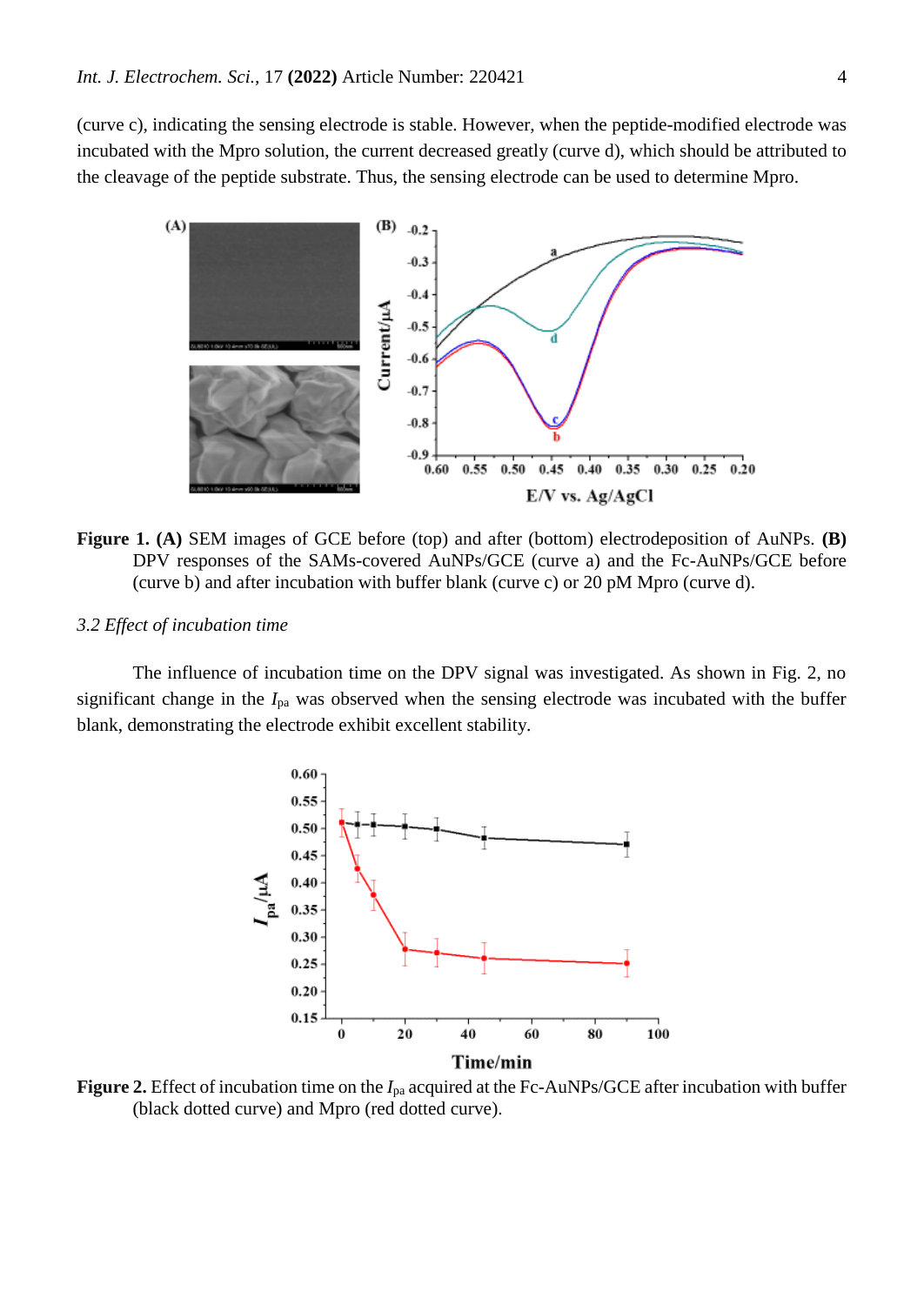However, in the presence of Mpro, the current decreased with the increase of incubation time and began to level off beyond 25 min. The platform is indicative of the cleavage completion. In this work, 30 min was chosen as the incubation time for the quantitative assay of Mpro.

#### *3.3 Sensitivity*

The sensitivity of the biosensor was investigated by determination of different concentrations of Mpro. Fig. 3 depicts the DPV responses of the biosensor for measuring different concentrations of Mpro. As can be seen, the DPV signal decreased when the Mpro concentration increased in the range of 0.1 – 25 pM. The change in the current  $(\Delta I_{pa} = I_{pa}^0 - I_{pa})$  was used to evaluate the sensor performance, where  $I_{pa}$ <sup>0</sup> and  $I_{pa}$  represent the current before and after incubation with Mpro. The linear correlation equation from 0.1 to 15 pM can be expressed as  $I_{pa} = 0.023$ [Mpro] (pM) + 0.016. The lowest detectable concentration of 0.1 pM was lower than that achieved by the photoacoustic and fluorescent detection (50 nM) and the "covalent biosensing" strategy (1 pM) [6, 22]. This result can be attributed to the high sensitivity of the heterogeneous electrochemical biosensor and less sample consumption. We believed that the sensitivity may be improved by the use of nanomaterials for signal amplification.



**Figure 3.** (A) DPV responses for the analysis of different concentrations of Mpro. (B) Dependence of *I*pa on Mpro concentration. The inset depicts the linear portion of the curve.

## *3.4 Sensitivity*

Selectivity of the biosensor was challenged by determining different enzymes and proteins, including BSA, IgG, thrombin, PKA and Mpro. As shown in Fig. 4, only Mpro caused the significant decrease in the *I*pa, which is indicative of good selectivity of this method. Furthermore, the antiinterference ability of the method was challenged by determining Mpro in 5% serum. As a result, a significant decrease in the *I*pa was observed, indicating that other co-exist biomolecules showed no significant interference with the detection of Mpro. Thus, the biosensor exhibits great potential in biological sample analysis and clinical research.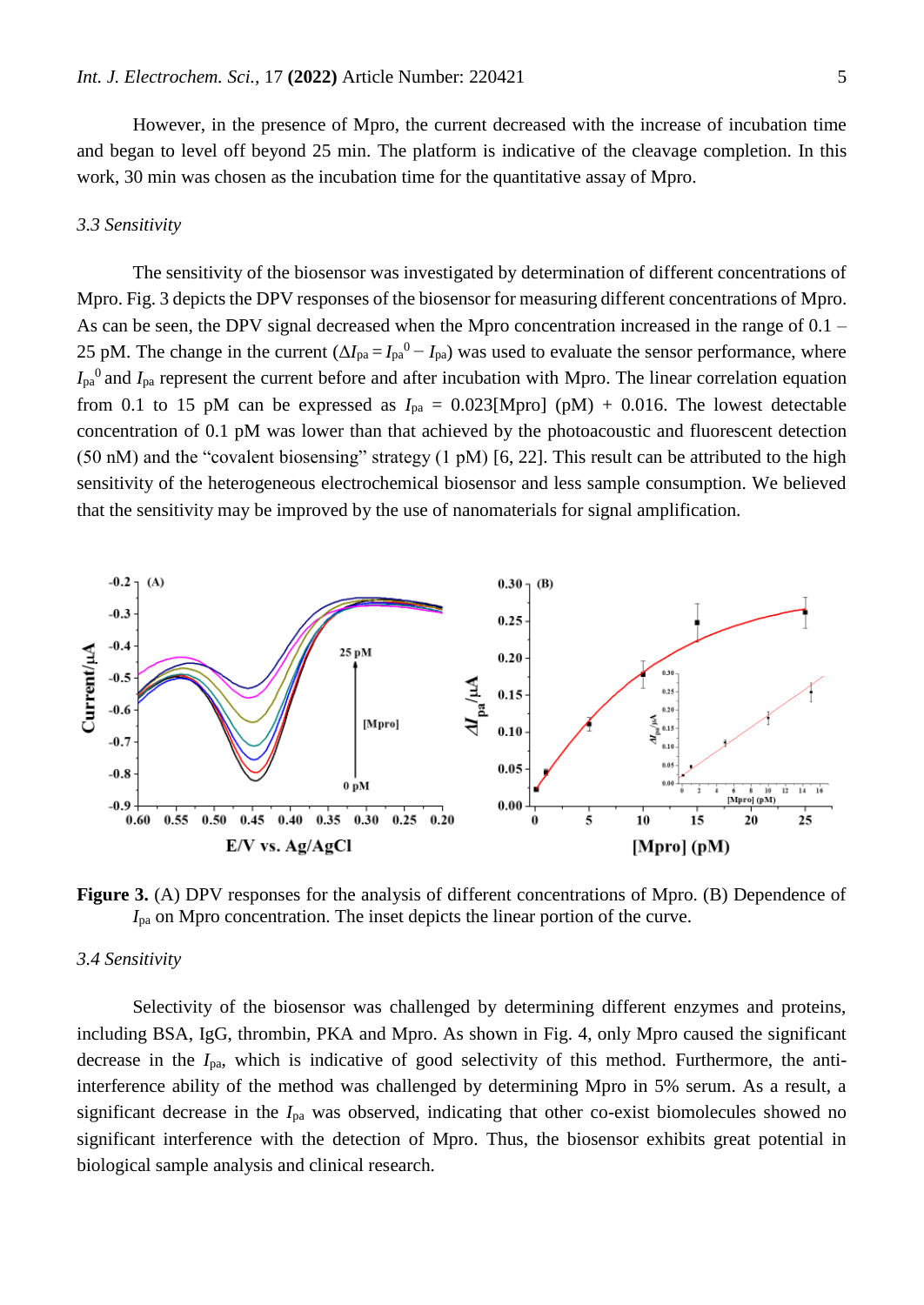

**Figure 4.** Selectivity of the biosensor. Bar 1, BSA; bar 2, IgG; bar 3, thrombin; bar 4, PKA; bar 5, Mpro in the buffer; bar 6, Mpro in 5% serum. The concentration of Mpro was 25 pM.

#### *3.5 Inhibition analysis*

Ebselen is an organoselenium molecule which has been identified as a potential inhibitor of Mpro [3, 23-25]. To demonstrate the application of the biosensor, the sensing electrode was used to determine the activity of Mpro in the presence of ebselen. As shown in Fig. 5, the *I*pa was intensified with the increase of Mpro concentration. Thus, high concentration of ebselen inhibited the Mpro activity more effectively. The half-maximal inhibitory concentration  $(IC_{50})$  of ebselen for 10 pM Mpro (final concentration) was estimated to be 15.4 pM, indicating that the inhibitor exhibit excellent inhibition efficiency. Therefore, the biosensor can be used to develop novel inhibitor-type antiviral drugs. In contrast to the fluorescence kit, the proposed biosensor shows high sensitivity and less sample consumption.



**Figure 5.** Dependence of *I*pa on the concentration of ebselen.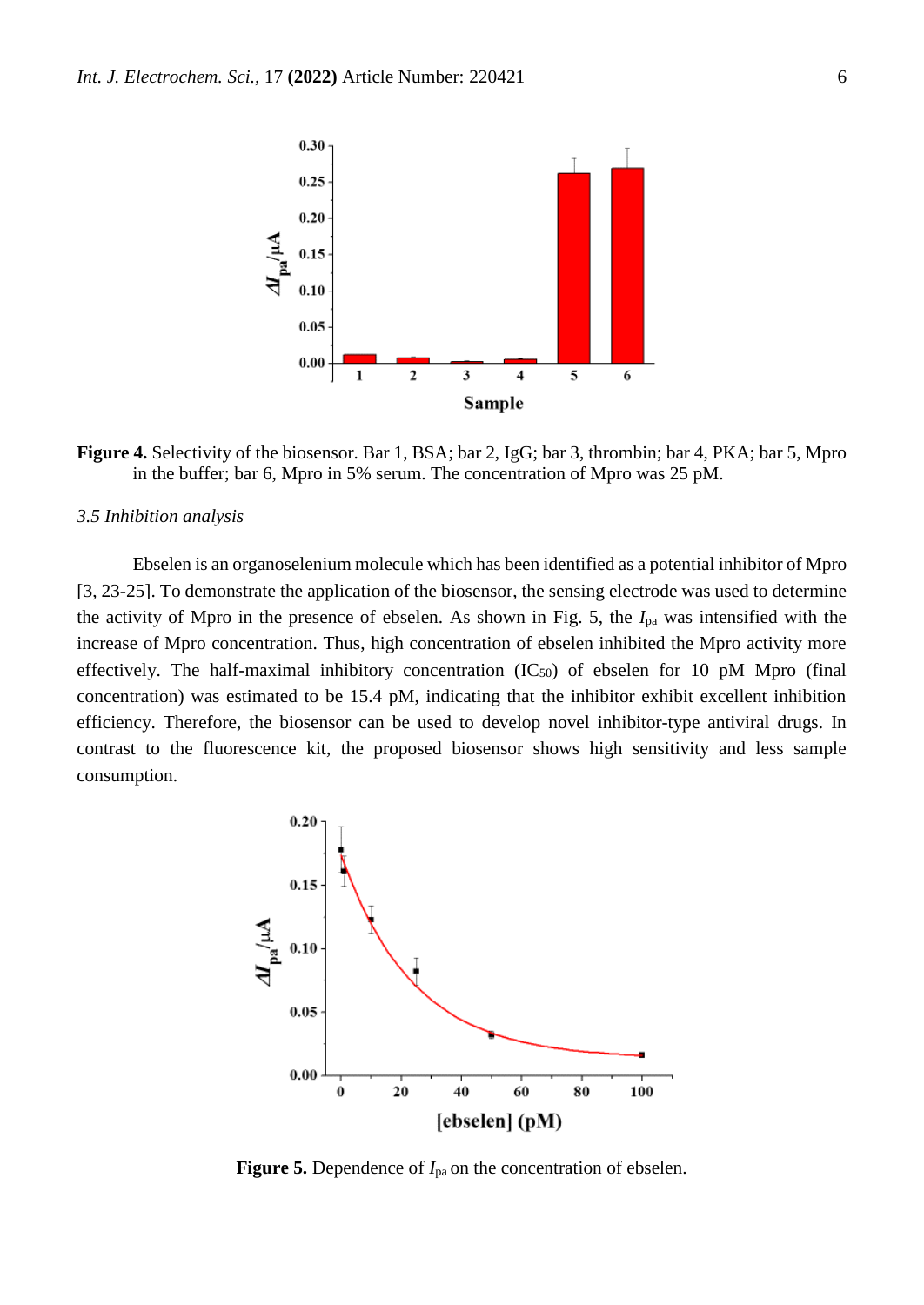## **4. CONCLUSION**

In summary, we developed an electrochemical biosensor for the assay of SARS-CoV-2 Mpro based on the cleavage of Fc-labeled peptide attached on the nanoscale electrode interface. The biosensor exhibits high sensitivity and selectivity, which can be designed into a point-of-care instrument for inhibitor screening and clinical research.

#### ACKOWLEDGMENTS

This work was supported by the Hunan Provincial Natural Science Foundation of China (NO. 2019JJ70038).

## **References**

- 1. A. Sarkar and K. Mandal, *Angew. Chem. Int. Ed.*, 60 (2021) 23492.
- 2. L. Zhang, D. Lin, X. Sun, U. Curth, C. Drosten, L. Sauerhering, S. Becker, K. Rox and R. Hilgenfeld, *Science*, 368 (2020) 409.
- 3. Z. Jin, X. Du, Y. Xu, Y. Deng, M. Liu, Y. Zhao, B. Zhang, X. Li, L. Zhang, C. Peng, Y. Duan, J. Yu, L. Wang, K. Yang, F. Liu, R. Jiang, X. Yang, T. You, X. Liu, X. Yang, F. Bai, H. Liu, X. Liu, L. W. Guddat, W. Xu, G. Xiao, C. Qin, Z. Shi, H. Jiang, Z. Rao and H. Yang, *Nature*, 582 (2020) 289.
- 4. W. Dai, B. Zhang, X.-M. Jiang, H. Su, J. Li, Y. Zhao, X. Xie, Z. Jin, J. Peng, F. Liu, C. Li, Y. Li, F. Bai, H. Wang, X. Cheng, X. Cen, S. Hu, X. Yang, J. Wang, X. Liu, G. Xiao, H. Jiang, Z. Rao, L.-K. Zhang, Y. Xu, H. Yang and H. Liu, *Science*, 368 (2020) 1331.
- 5. A. S. Brown, D. F. Ackerley and M. J. Calcott, *Molecules*, 25 (2020) 4666.
- 6. C. Moore, R. M. Borum, Y. Mantri, M. Xu, P. Fajtová, A. J. O'Donoghue and J. J. V., *ACS Sens.*, 6 (2021) 2356.
- 7. Y. Chang, X. Ma, T. Sun, L. Liu and Y. Hao, *Talanta*, (2021) 122649.
- 8. M. La, X. Y. Zhao, Q. L. Peng, C. D. Chen and G. Q. Zhao, *Int. J. Electrochem. Sci.*, 10 (2015) 3329.
- 9. L. Liu, D. Wu, S. Zhen, K. Lu, X. Yi and Z. Sun, *Sens. Actuat. B: Chem.*, 334 (2021) 129659.
- 10. T. Sun, Y. Guo and F. Zhao, *Int. J. Electrochem. Sci.*, 16 (2021) 210732.
- 11. N. Xia, Z. Sun, F. Ding, Y. Wang, W. Sun and L. Liu, *ACS Sens.*, 6 (2021) 1166.
- 12. Y. Yu, L. Zhang, C. Li, X. Sun, D. Tang and G. Shi, *Angew. Chem. Int. Ed.*, 53 (2014) 12832- 12835.
- 13. G. Liu, J. Wang, D. S. Wunschel and Y. Lin, *J. Am. Chem. Soc.* , 128 (2006) 12382.
- 14. K. A. Mahmoud and J. H. T. Luong, *Anal. Chem.*, 80 (2008) 7056.
- 15. M. K. Nisiewicz, A. Kowalczyk, A. Gajda, A. Kasprzak, M. Bamburowicz-Klimkowska, I. P. Grudzinski and A. M. Nowicka, *Biosens. Bioelectron.*, 195 (2022) 113653.
- 16. Y. Song, J. G. Wright, M. J. Anderson, S. Rajendran, Z. Ren, D. Hua, J. Koehne, M. Meyyappan and J. Li, *ACS Sens.*, 6 (2021) 3621.
- 17. N. Xia, Y. Zhang, P. Guan, Y. Hao and L. Liu, *Sens. Actuat. B: Chem.*, 213 (2015) 111.
- 18. H. Xiao, L. Liu, F. Meng, J. Huang and G. Li, *Anal. Chem.*, 80 (2008) 5272.
- 19. L. Z. Swisher, L. U. Syed, A. M. Prior, F. R. Madiyar, K. R. Carlson, T. A. Nguyen, D. H. Hua and J. Li, *J. Phys. Chem. C*, 117 (2013) 4268.
- 20. N. Xia, G. Liu and X. Yi, *Biosensors*, 11 (2021) 362.
- 21. L. Liu, Y. Chang, N. Xia, P. Peng, L. Zhang, M. Jiang, J. Zhang and L. Liu, *Biosens. Bioelectron.*, 94 (2017) 235.
- 22. J. Wang, M. Lv, H. Xia, J. Du, Y. Zhao, H. Li and Z. Zhang, *ACS Sens.*, 6 (2021) 2465.
- 23. K. Amporndanai, X. Meng, W. Shang, Z. Jin, M. Rogers, Y. Zhao, Z. Rao, Z.-J. Liu, H. Yang, L.